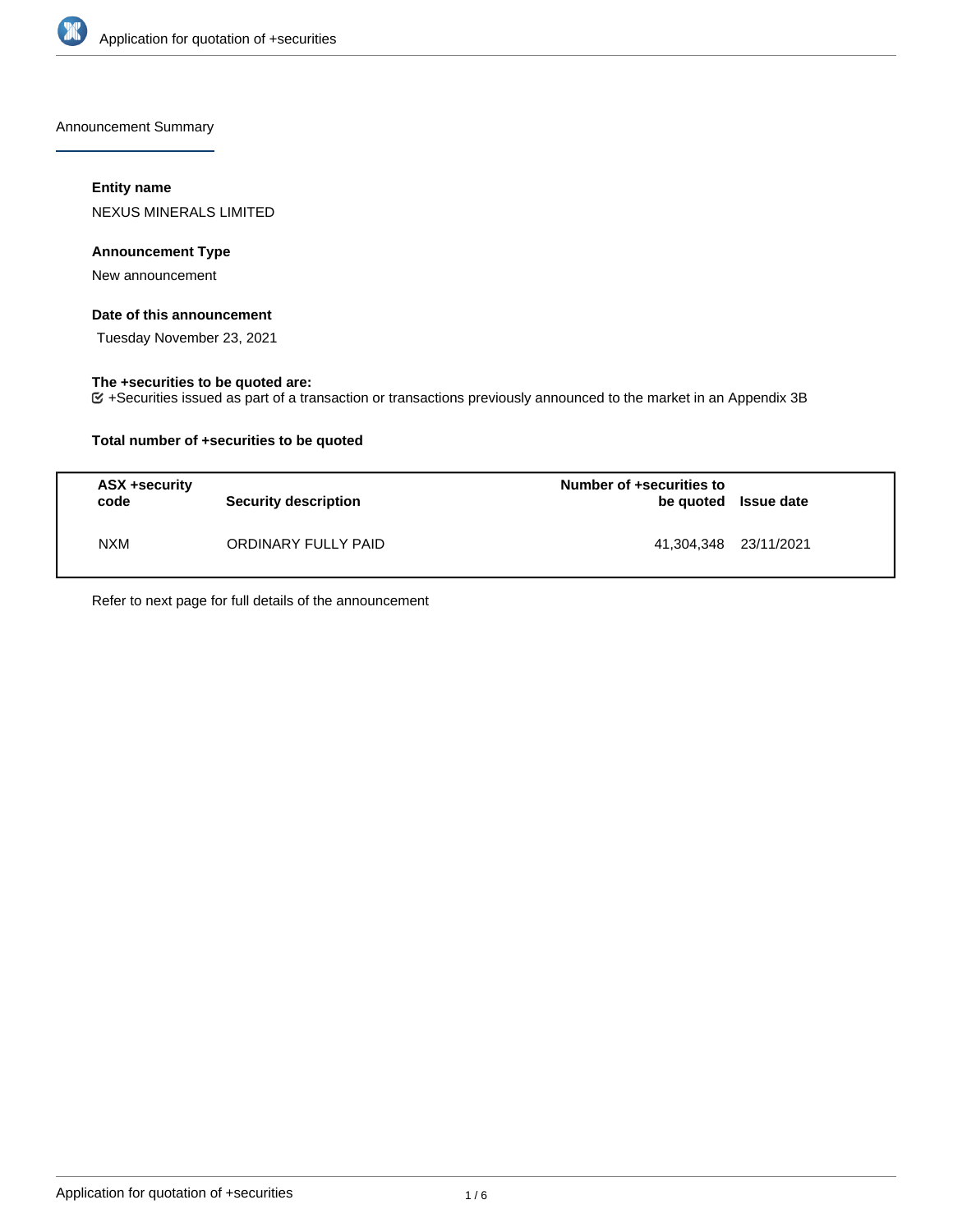

Part 1 - Entity and announcement details

## **1.1 Name of entity**

NEXUS MINERALS LIMITED

We (the entity named above) apply for +quotation of the following +securities and agree to the matters set out in Appendix 2A of the ASX Listing Rules.

**1.2 Registered number type** ABN

**Registration number** 96122074006

**1.3 ASX issuer code** NXM

**1.4 The announcement is**

New announcement

#### **1.5 Date of this announcement**

23/11/2021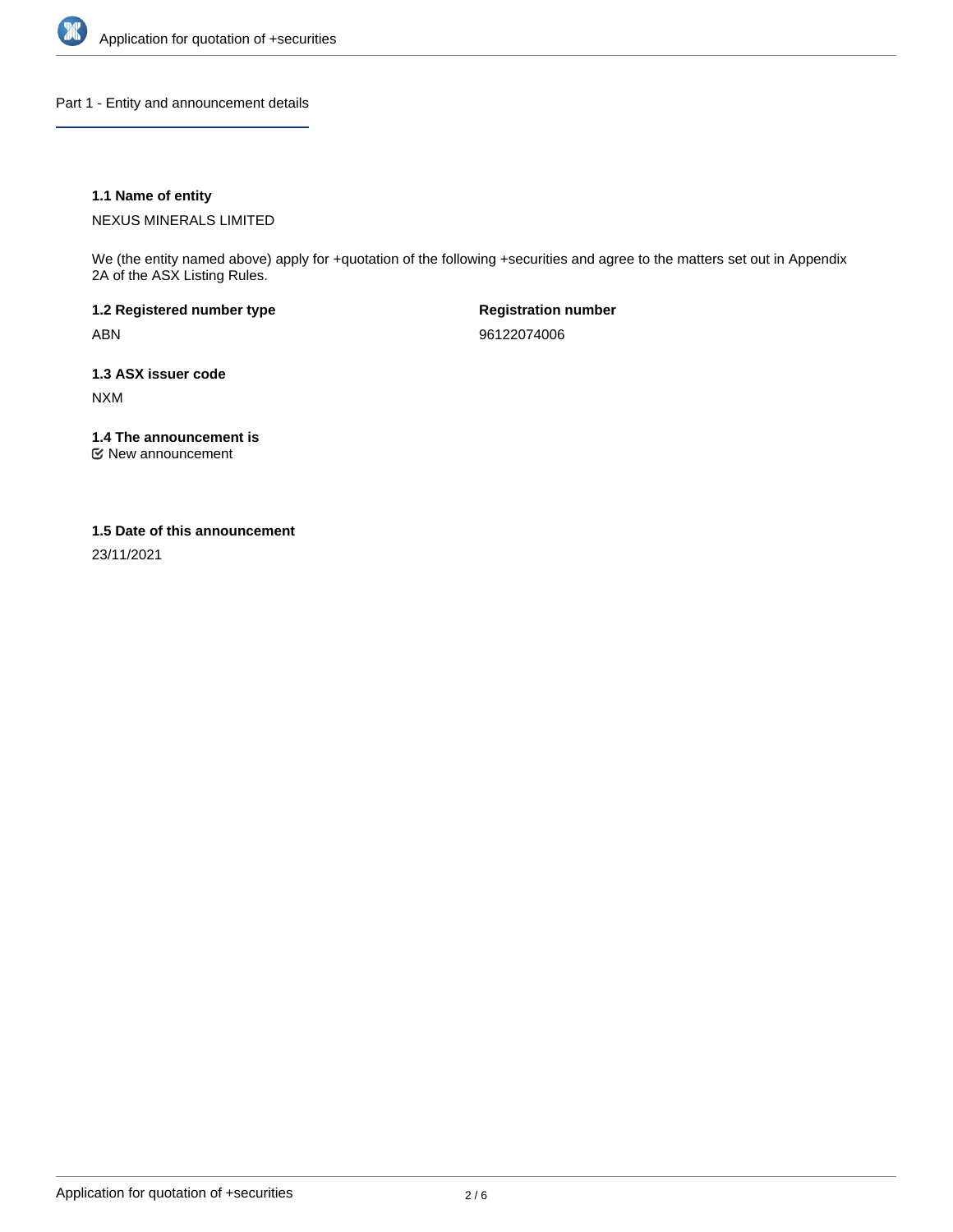

# Part 2 - Type of Issue

## **2.1 The +securities to be quoted are:**

+Securities issued as part of a transaction or transactions previously announced to the market in an Appendix 3B

#### **Previous Appendix 3B details:**

| <b>Announcement Date and</b><br>Time | <b>Announcement Title</b>                          | Selected Appendix 3B to submit quotation<br>reauest |  |
|--------------------------------------|----------------------------------------------------|-----------------------------------------------------|--|
| 15-Nov-2021 09:37                    | New - Proposed issue of securities -<br><b>NXM</b> | A placement or other type of issue                  |  |

**2.3a.2 Are there any further issues of +securities yet to take place to complete the transaction(s) referred to in the Appendix 3B?** No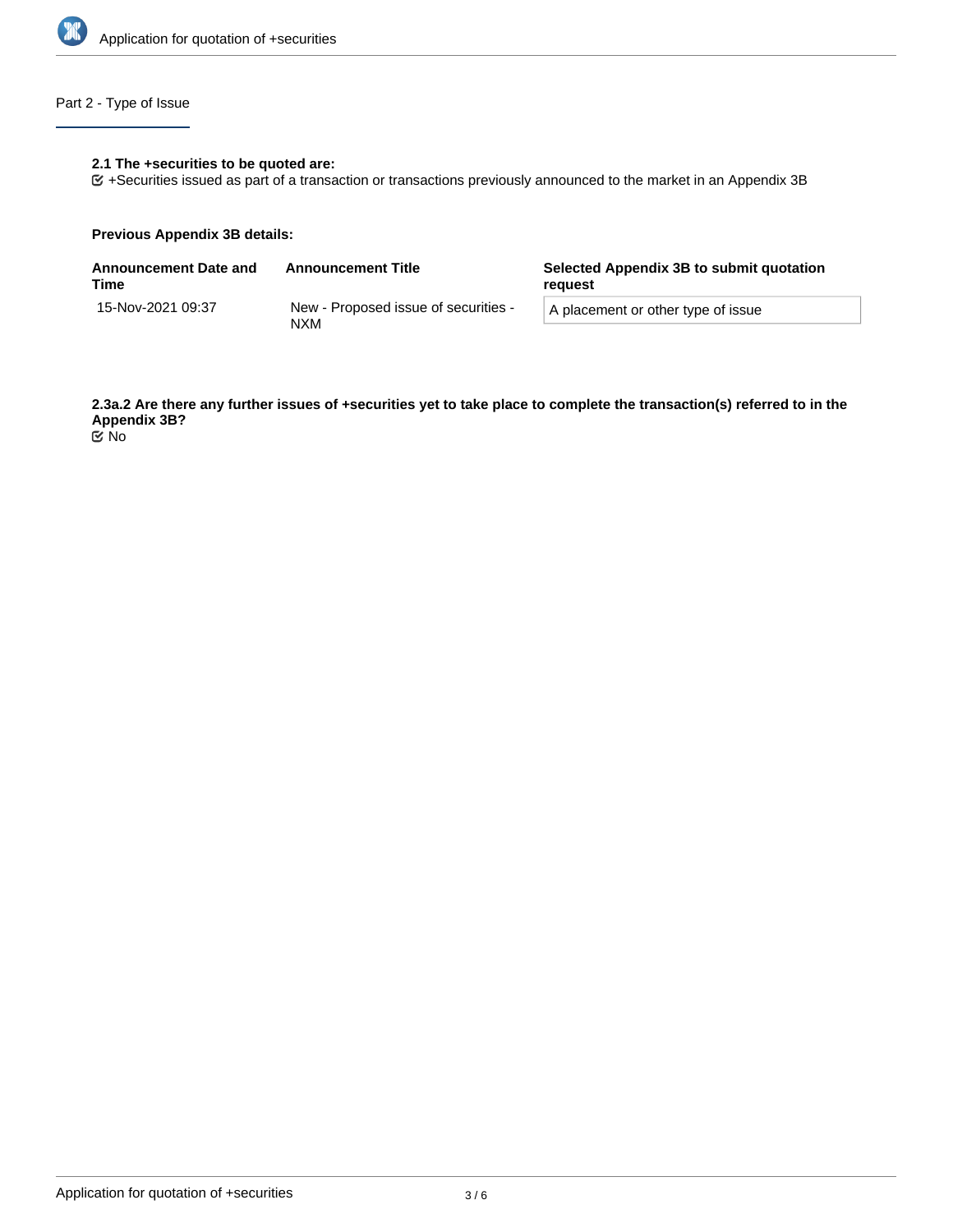

Part 3A - number and type of +securities to be quoted where issue has previously been notified to ASX in an Appendix 3B

#### Placement Details

**ASX +security code and description**

NXM : ORDINARY FULLY PAID

**Issue date** 23/11/2021

Distribution Schedule

**Provide a distribution schedule for the new +securities according to the categories set out in the left hand column including the number of recipients and the total percentage of the new +securities held by the recipients in each category.**

| Number of +securities held | <b>Number of holders</b> | Total percentage of +securities held<br>For example, to enter a value of 50%<br>please input as 50.00 |
|----------------------------|--------------------------|-------------------------------------------------------------------------------------------------------|
| $1 - 1,000$                |                          | %                                                                                                     |
| $1,001 - 5,000$            |                          | $\%$                                                                                                  |
| $5,001 - 10,000$           |                          | %                                                                                                     |
| 10,001 - 100,000           |                          | $\%$                                                                                                  |
| 100,001 and over           |                          | $\%$                                                                                                  |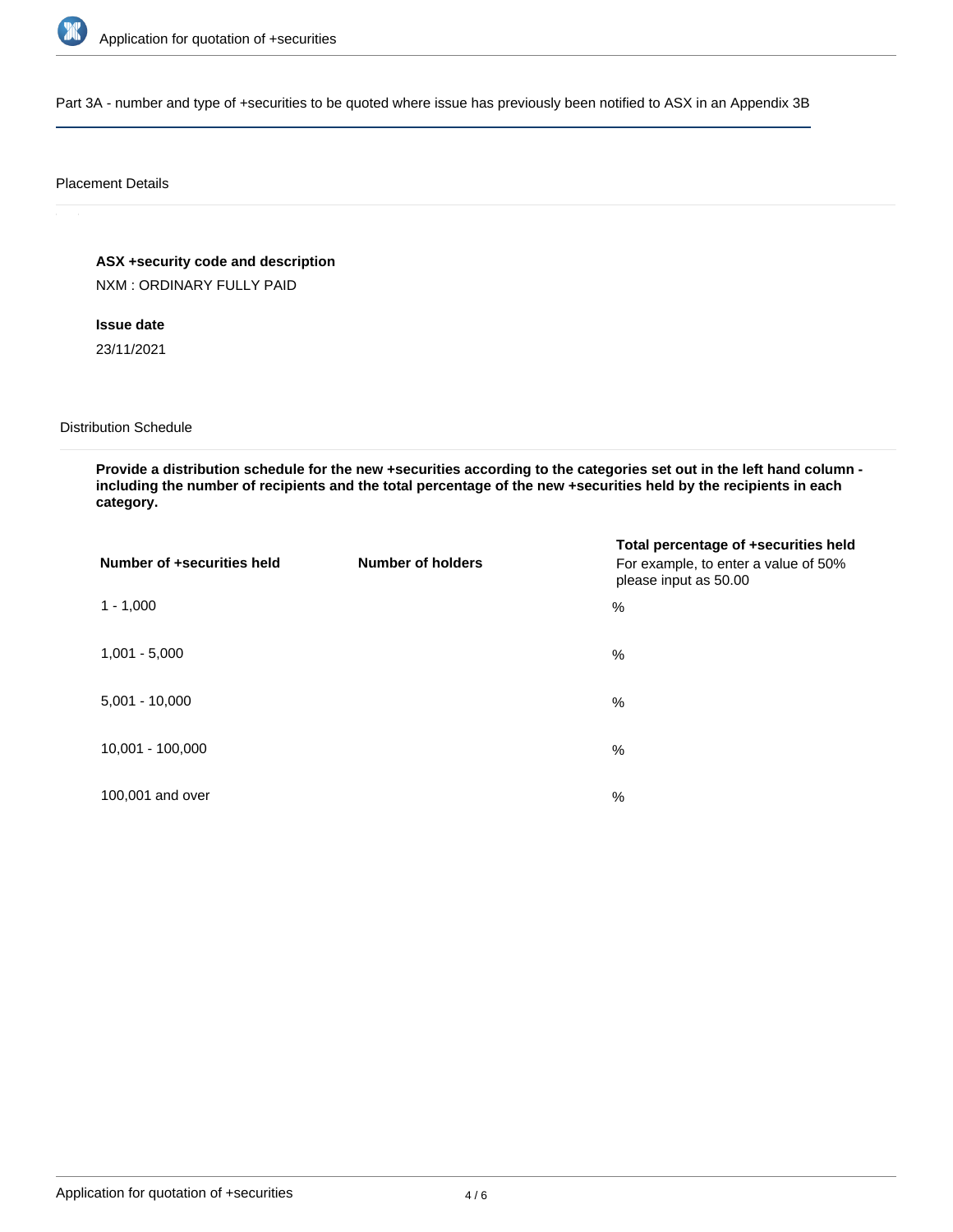

Issue details

| Number of +securities to be quoted<br>41.304.348                                      |                                        |  |  |  |
|---------------------------------------------------------------------------------------|----------------------------------------|--|--|--|
| Are the +securities being issued for a cash consideration?<br>$\mathfrak C$ Yes       |                                        |  |  |  |
| In what currency is the cash consideration being paid?                                | What is the issue price per +security? |  |  |  |
| AUD - Australian Dollar                                                               | AUD 0.46000000                         |  |  |  |
| Any other information the entity wishes to provide about the +securities to be quoted |                                        |  |  |  |